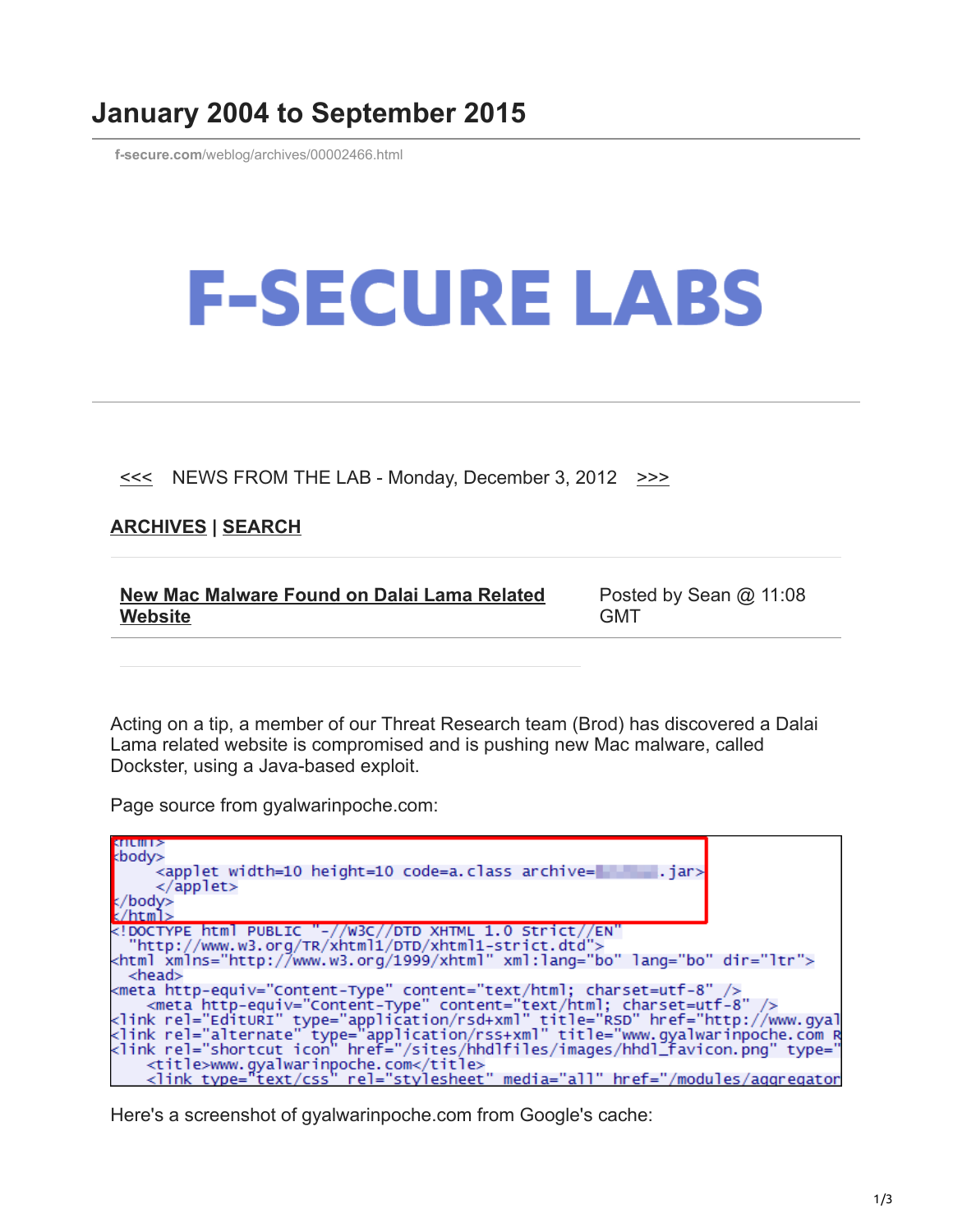

Note: Google's November 27th snapshot also includes a link to the malicious exploit (so don't visit).

The gyalwarinpoche site doesn't seem to be as "official" as dalailama.com:



But it's been around [since 2009/2010](http://web.archive.org/web/20100313171014/http://www.gyalwarinpoche.com/) and the name is the same as the Dalai Lama's [YouTube channel.](http://www.youtube.com/user/gyalwarinpoche)

And the Whois information is similar: